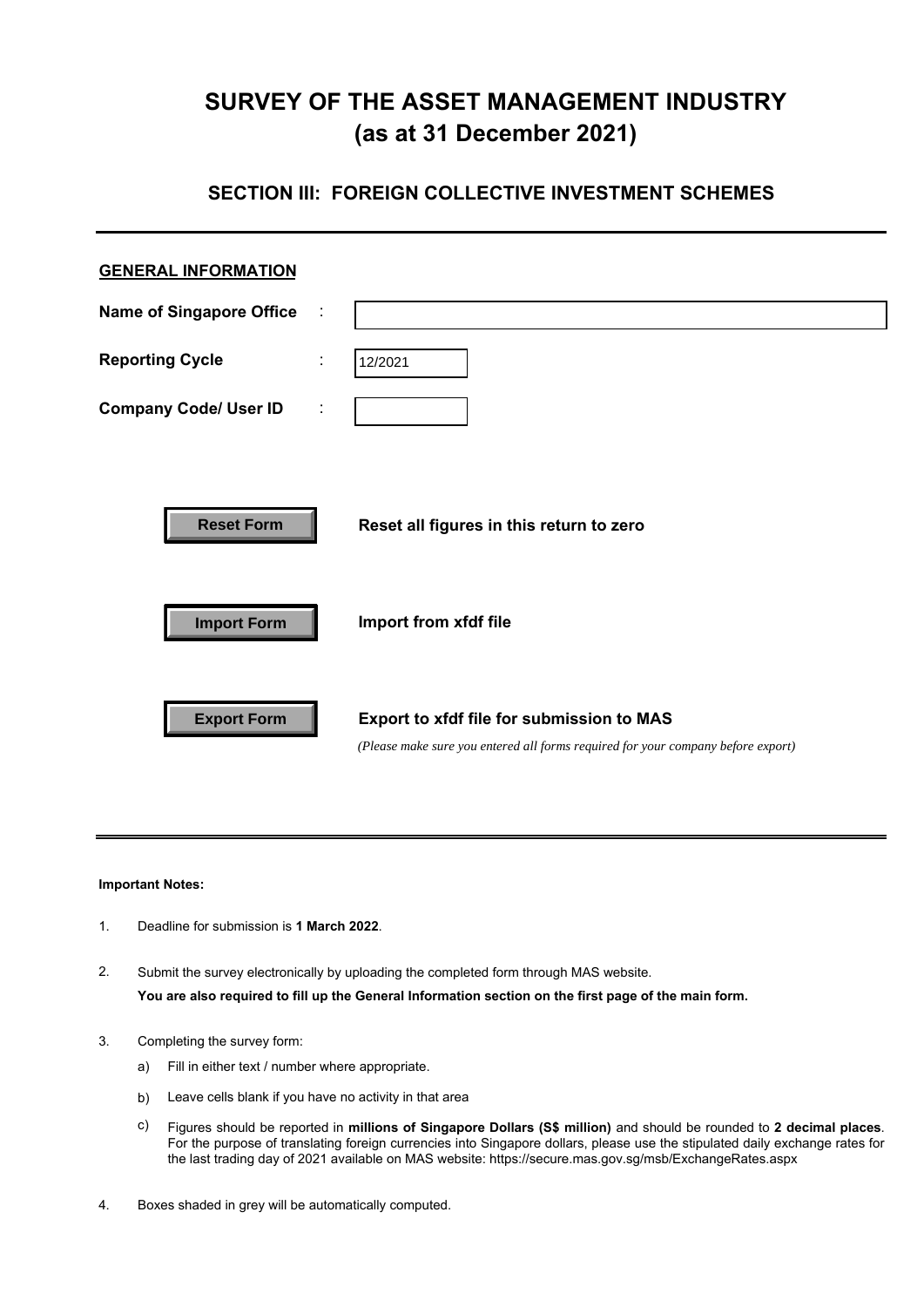### **SECTION III: FOREIGN COLLECTIVE INVESTMENT SCHEMES ("CIS")**<sup>1</sup>

#### **A. INVESTMENT FOCUS AND FUND SIZE OF INDIVIDUAL CIS**

|                         |                          |                        |                                        |                              |                                    |                               |                                      |                   |                                                                            |       | (S\$ mil) as at 31 Dec 2021                            |
|-------------------------|--------------------------|------------------------|----------------------------------------|------------------------------|------------------------------------|-------------------------------|--------------------------------------|-------------------|----------------------------------------------------------------------------|-------|--------------------------------------------------------|
|                         |                          |                        |                                        |                              |                                    |                               |                                      |                   | AUM <sup>4</sup> attributed to units which were subscribed<br>in Singapore |       | <b>Total AUM including</b>                             |
|                         | Name of CIS <sup>2</sup> | Fund Type <sup>5</sup> | Date of First<br>Offer in<br>Singapore | Fund<br>Vehicle <sup>7</sup> | Fund<br>Domiciliation <sup>8</sup> | Investment Focus <sup>6</sup> | <b>Expense</b><br>ratio <sup>3</sup> | <b>CPF Monies</b> | Non-CPF<br><b>Monies</b>                                                   | Total | units which were<br>subscribed outside<br>of Singapore |
| $\overline{1}$          |                          |                        |                                        |                              |                                    |                               |                                      |                   |                                                                            |       |                                                        |
| $\overline{\mathbf{2}}$ |                          |                        |                                        |                              |                                    |                               |                                      |                   |                                                                            |       |                                                        |
| $\mathbf{3}$            |                          |                        |                                        |                              |                                    |                               |                                      |                   |                                                                            |       |                                                        |
| $\overline{4}$          |                          |                        |                                        |                              |                                    |                               |                                      |                   |                                                                            |       |                                                        |
| $\overline{5}$          |                          |                        |                                        |                              |                                    |                               |                                      |                   |                                                                            |       |                                                        |
| $\,6\,$                 |                          |                        |                                        |                              |                                    |                               |                                      |                   |                                                                            |       |                                                        |
| $\overline{7}$          |                          |                        |                                        |                              |                                    |                               |                                      |                   |                                                                            |       |                                                        |
| $\bf 8$                 |                          |                        |                                        |                              |                                    |                               |                                      |                   |                                                                            |       |                                                        |
| $\boldsymbol{9}$        |                          |                        |                                        |                              |                                    |                               |                                      |                   |                                                                            |       |                                                        |
| 10                      |                          |                        |                                        |                              |                                    |                               |                                      |                   |                                                                            |       |                                                        |
| 11                      |                          |                        |                                        |                              |                                    |                               |                                      |                   |                                                                            |       |                                                        |
| 12                      |                          |                        |                                        |                              |                                    |                               |                                      |                   |                                                                            |       |                                                        |
| 13                      |                          |                        |                                        |                              |                                    |                               |                                      |                   |                                                                            |       |                                                        |
| 14                      |                          |                        |                                        |                              |                                    |                               |                                      |                   |                                                                            |       |                                                        |
| 15                      |                          |                        |                                        |                              |                                    |                               |                                      |                   |                                                                            |       |                                                        |
| 16                      |                          |                        |                                        |                              |                                    |                               |                                      |                   |                                                                            |       |                                                        |
| 17                      |                          |                        |                                        |                              |                                    |                               |                                      |                   |                                                                            |       |                                                        |
| 18                      |                          |                        |                                        |                              |                                    |                               |                                      |                   |                                                                            |       |                                                        |
| 19                      |                          |                        |                                        |                              |                                    |                               |                                      |                   |                                                                            |       |                                                        |
| 20                      |                          |                        |                                        |                              |                                    |                               |                                      |                   |                                                                            |       |                                                        |
| 21                      |                          |                        |                                        |                              |                                    |                               |                                      |                   |                                                                            |       |                                                        |
| 22                      |                          |                        |                                        |                              |                                    |                               |                                      |                   |                                                                            |       |                                                        |
| 23                      |                          |                        |                                        |                              |                                    |                               |                                      |                   |                                                                            |       |                                                        |
| 24                      |                          |                        |                                        |                              |                                    |                               |                                      |                   |                                                                            |       |                                                        |
| 25                      |                          |                        |                                        |                              |                                    |                               |                                      |                   |                                                                            |       |                                                        |
| 26                      |                          |                        |                                        |                              |                                    |                               |                                      |                   |                                                                            |       |                                                        |
| 27                      |                          |                        |                                        |                              |                                    |                               |                                      |                   |                                                                            |       |                                                        |
| 28                      |                          |                        |                                        |                              |                                    |                               |                                      |                   |                                                                            |       |                                                        |
| 29                      |                          |                        |                                        |                              |                                    |                               |                                      |                   |                                                                            |       |                                                        |
| $30\,$                  |                          |                        |                                        |                              |                                    |                               |                                      |                   |                                                                            |       |                                                        |
| 31                      |                          |                        |                                        |                              |                                    |                               |                                      |                   |                                                                            |       |                                                        |
| 32                      |                          |                        |                                        |                              |                                    |                               |                                      |                   |                                                                            |       |                                                        |
| 33                      |                          |                        |                                        |                              |                                    |                               |                                      |                   |                                                                            |       |                                                        |
| $\frac{34}{35}$         |                          |                        |                                        |                              |                                    |                               |                                      |                   |                                                                            |       |                                                        |
|                         |                          |                        |                                        |                              |                                    |                               |                                      |                   |                                                                            |       |                                                        |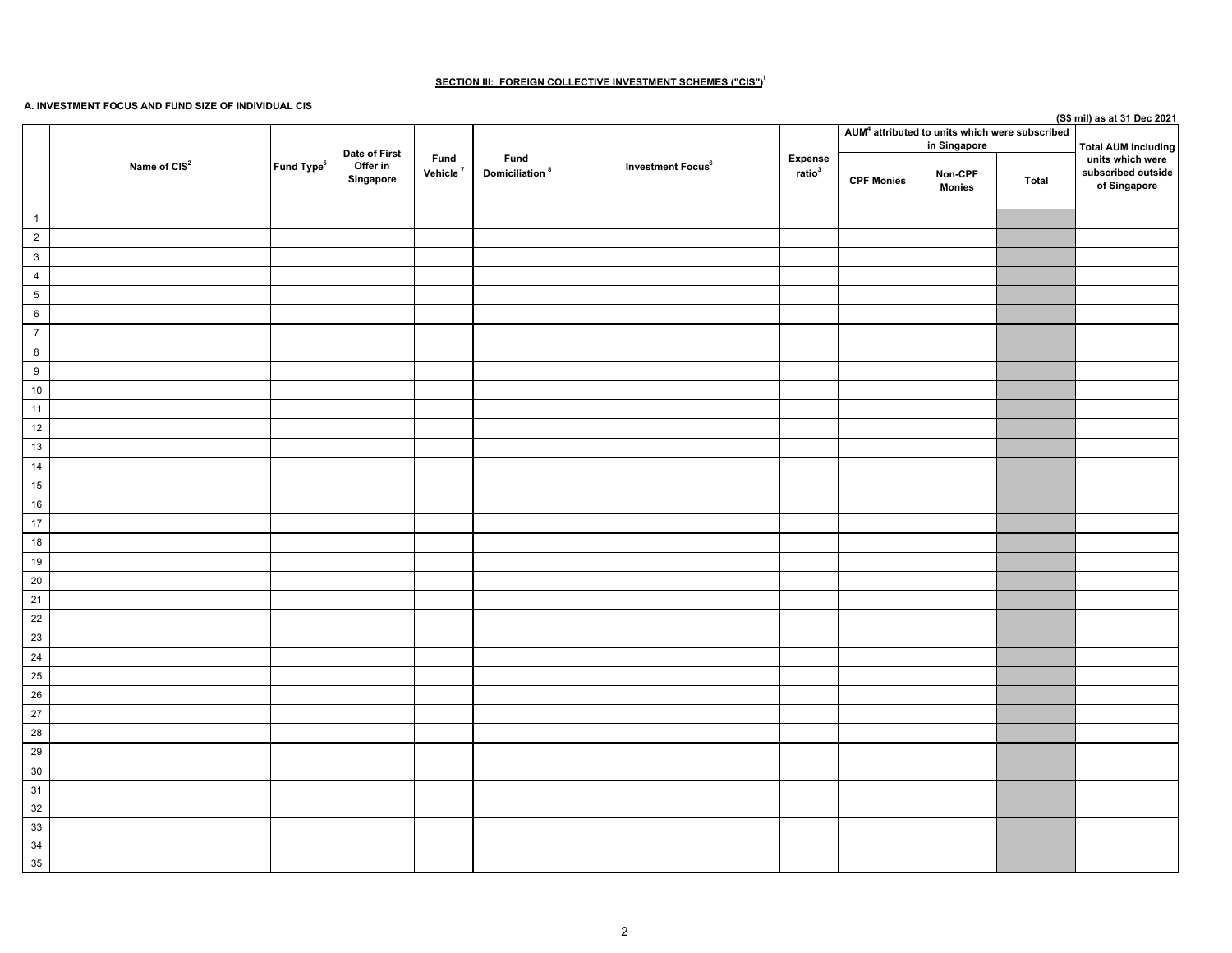|                                                  |                |                        |                                        |                              |                                    |                               |                               |                   | AUM <sup>4</sup> attributed to units which were subscribed<br>in Singapore |       | (S\$ mil) as at 31 Dec 2021<br><b>Total AUM including</b> |
|--------------------------------------------------|----------------|------------------------|----------------------------------------|------------------------------|------------------------------------|-------------------------------|-------------------------------|-------------------|----------------------------------------------------------------------------|-------|-----------------------------------------------------------|
|                                                  | Name of $CIS2$ | Fund Type <sup>5</sup> | Date of First<br>Offer in<br>Singapore | Fund<br>Vehicle <sup>7</sup> | Fund<br>Domiciliation <sup>8</sup> | Investment Focus <sup>6</sup> | Expense<br>ratio <sup>3</sup> | <b>CPF Monies</b> | Non-CPF<br><b>Monies</b>                                                   | Total | units which were<br>subscribed outside<br>of Singapore    |
| 36                                               |                |                        |                                        |                              |                                    |                               |                               |                   |                                                                            |       |                                                           |
| 37                                               |                |                        |                                        |                              |                                    |                               |                               |                   |                                                                            |       |                                                           |
| 38                                               |                |                        |                                        |                              |                                    |                               |                               |                   |                                                                            |       |                                                           |
| 39                                               |                |                        |                                        |                              |                                    |                               |                               |                   |                                                                            |       |                                                           |
| 40                                               |                |                        |                                        |                              |                                    |                               |                               |                   |                                                                            |       |                                                           |
| 41                                               |                |                        |                                        |                              |                                    |                               |                               |                   |                                                                            |       |                                                           |
| 42                                               |                |                        |                                        |                              |                                    |                               |                               |                   |                                                                            |       |                                                           |
| 43                                               |                |                        |                                        |                              |                                    |                               |                               |                   |                                                                            |       |                                                           |
| 44                                               |                |                        |                                        |                              |                                    |                               |                               |                   |                                                                            |       |                                                           |
| 45                                               |                |                        |                                        |                              |                                    |                               |                               |                   |                                                                            |       |                                                           |
| 46                                               |                |                        |                                        |                              |                                    |                               |                               |                   |                                                                            |       |                                                           |
| 47                                               |                |                        |                                        |                              |                                    |                               |                               |                   |                                                                            |       |                                                           |
| 48                                               |                |                        |                                        |                              |                                    |                               |                               |                   |                                                                            |       |                                                           |
| 49                                               |                |                        |                                        |                              |                                    |                               |                               |                   |                                                                            |       |                                                           |
| 50                                               |                |                        |                                        |                              |                                    |                               |                               |                   |                                                                            |       |                                                           |
| 51                                               |                |                        |                                        |                              |                                    |                               |                               |                   |                                                                            |       |                                                           |
| 52                                               |                |                        |                                        |                              |                                    |                               |                               |                   |                                                                            |       |                                                           |
| 53                                               |                |                        |                                        |                              |                                    |                               |                               |                   |                                                                            |       |                                                           |
| 54                                               |                |                        |                                        |                              |                                    |                               |                               |                   |                                                                            |       |                                                           |
| 55                                               |                |                        |                                        |                              |                                    |                               |                               |                   |                                                                            |       |                                                           |
| 56                                               |                |                        |                                        |                              |                                    |                               |                               |                   |                                                                            |       |                                                           |
| 57                                               |                |                        |                                        |                              |                                    |                               |                               |                   |                                                                            |       |                                                           |
| 58                                               |                |                        |                                        |                              |                                    |                               |                               |                   |                                                                            |       |                                                           |
| 59                                               |                |                        |                                        |                              |                                    |                               |                               |                   |                                                                            |       |                                                           |
| 60                                               |                |                        |                                        |                              |                                    |                               |                               |                   |                                                                            |       |                                                           |
| 61                                               |                |                        |                                        |                              |                                    |                               |                               |                   |                                                                            |       |                                                           |
| 62                                               |                |                        |                                        |                              |                                    |                               |                               |                   |                                                                            |       |                                                           |
| $\frac{63}{64}$                                  |                |                        |                                        |                              |                                    |                               |                               |                   |                                                                            |       |                                                           |
|                                                  |                |                        |                                        |                              |                                    |                               |                               |                   |                                                                            |       |                                                           |
| 65                                               |                |                        |                                        |                              |                                    |                               |                               |                   |                                                                            |       |                                                           |
| 66                                               |                |                        |                                        |                              |                                    |                               |                               |                   |                                                                            |       |                                                           |
| 67                                               |                |                        |                                        |                              |                                    |                               |                               |                   |                                                                            |       |                                                           |
| 68                                               |                |                        |                                        |                              |                                    |                               |                               |                   |                                                                            |       |                                                           |
| 69                                               |                |                        |                                        |                              |                                    |                               |                               |                   |                                                                            |       |                                                           |
| 70                                               |                |                        |                                        |                              |                                    |                               |                               |                   |                                                                            |       |                                                           |
| $\begin{array}{r} \n71 \\ 72 \\ 73\n\end{array}$ |                |                        |                                        |                              |                                    |                               |                               |                   |                                                                            |       |                                                           |
|                                                  |                |                        |                                        |                              |                                    |                               |                               |                   |                                                                            |       |                                                           |
|                                                  |                |                        |                                        |                              |                                    |                               |                               |                   |                                                                            |       |                                                           |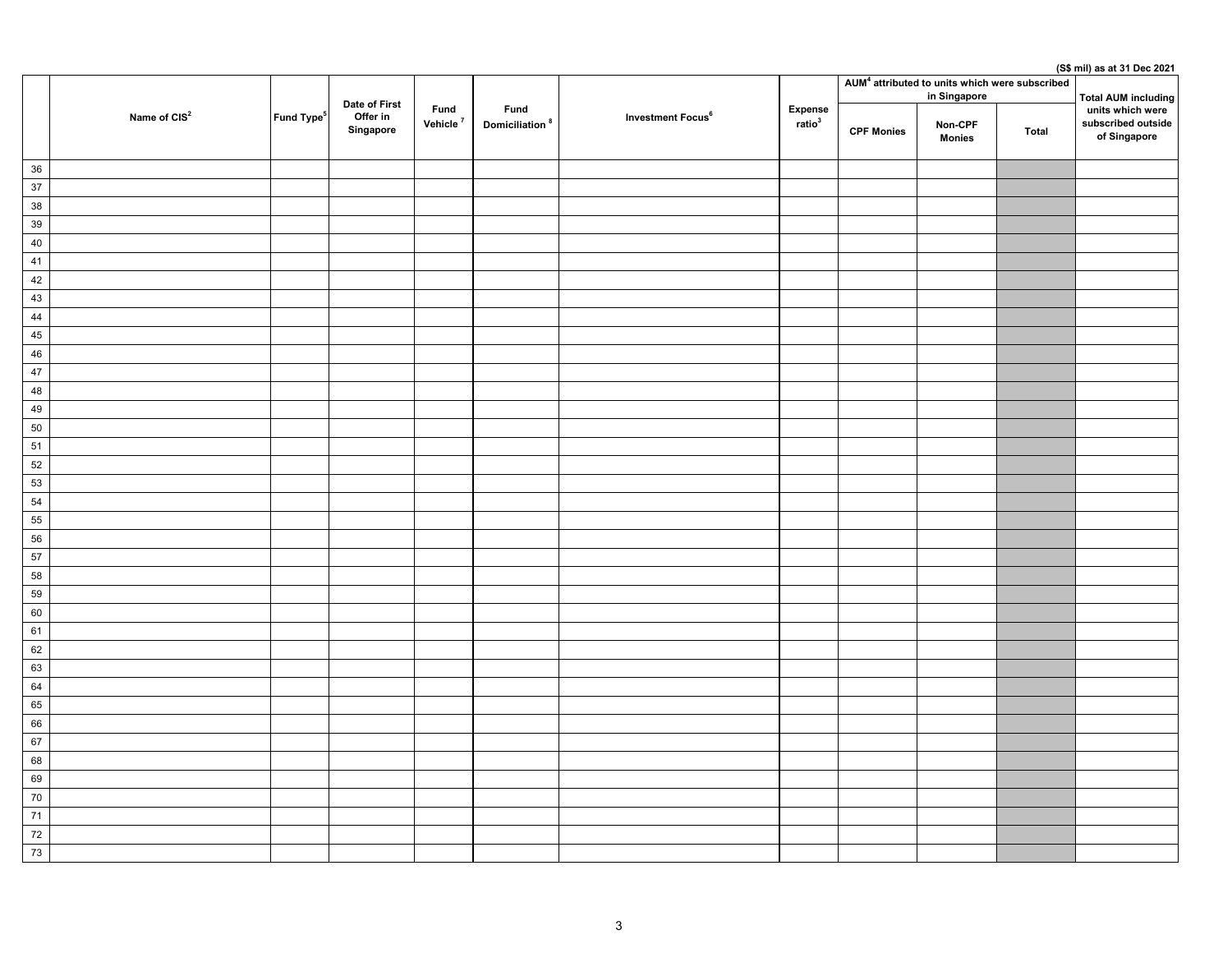|                 |                |                        |                                        |                              |                                    |                               |                               |                   | AUM <sup>4</sup> attributed to units which were subscribed<br>in Singapore |       | (S\$ mil) as at 31 Dec 2021<br><b>Total AUM including</b> |
|-----------------|----------------|------------------------|----------------------------------------|------------------------------|------------------------------------|-------------------------------|-------------------------------|-------------------|----------------------------------------------------------------------------|-------|-----------------------------------------------------------|
|                 | Name of $CIS2$ | Fund Type <sup>5</sup> | Date of First<br>Offer in<br>Singapore | Fund<br>Vehicle <sup>7</sup> | Fund<br>Domiciliation <sup>8</sup> | Investment Focus <sup>6</sup> | Expense<br>ratio <sup>3</sup> | <b>CPF Monies</b> | Non-CPF<br><b>Monies</b>                                                   | Total | units which were<br>subscribed outside<br>of Singapore    |
| $\frac{74}{75}$ |                |                        |                                        |                              |                                    |                               |                               |                   |                                                                            |       |                                                           |
|                 |                |                        |                                        |                              |                                    |                               |                               |                   |                                                                            |       |                                                           |
| 76<br>77        |                |                        |                                        |                              |                                    |                               |                               |                   |                                                                            |       |                                                           |
|                 |                |                        |                                        |                              |                                    |                               |                               |                   |                                                                            |       |                                                           |
| 78<br>79        |                |                        |                                        |                              |                                    |                               |                               |                   |                                                                            |       |                                                           |
|                 |                |                        |                                        |                              |                                    |                               |                               |                   |                                                                            |       |                                                           |
| 80              |                |                        |                                        |                              |                                    |                               |                               |                   |                                                                            |       |                                                           |
| 81              |                |                        |                                        |                              |                                    |                               |                               |                   |                                                                            |       |                                                           |
| 82              |                |                        |                                        |                              |                                    |                               |                               |                   |                                                                            |       |                                                           |
| 83              |                |                        |                                        |                              |                                    |                               |                               |                   |                                                                            |       |                                                           |
| 84              |                |                        |                                        |                              |                                    |                               |                               |                   |                                                                            |       |                                                           |
| 85              |                |                        |                                        |                              |                                    |                               |                               |                   |                                                                            |       |                                                           |
| 86              |                |                        |                                        |                              |                                    |                               |                               |                   |                                                                            |       |                                                           |
| 87              |                |                        |                                        |                              |                                    |                               |                               |                   |                                                                            |       |                                                           |
| 88              |                |                        |                                        |                              |                                    |                               |                               |                   |                                                                            |       |                                                           |
| 89              |                |                        |                                        |                              |                                    |                               |                               |                   |                                                                            |       |                                                           |
| 90              |                |                        |                                        |                              |                                    |                               |                               |                   |                                                                            |       |                                                           |
| 91              |                |                        |                                        |                              |                                    |                               |                               |                   |                                                                            |       |                                                           |
| 92              |                |                        |                                        |                              |                                    |                               |                               |                   |                                                                            |       |                                                           |
| 93              |                |                        |                                        |                              |                                    |                               |                               |                   |                                                                            |       |                                                           |
| 94              |                |                        |                                        |                              |                                    |                               |                               |                   |                                                                            |       |                                                           |
| 95              |                |                        |                                        |                              |                                    |                               |                               |                   |                                                                            |       |                                                           |
| 96              |                |                        |                                        |                              |                                    |                               |                               |                   |                                                                            |       |                                                           |
| 97              |                |                        |                                        |                              |                                    |                               |                               |                   |                                                                            |       |                                                           |
| 98              |                |                        |                                        |                              |                                    |                               |                               |                   |                                                                            |       |                                                           |
| 99              |                |                        |                                        |                              |                                    |                               |                               |                   |                                                                            |       |                                                           |
| $100$           |                |                        |                                        |                              |                                    |                               |                               |                   |                                                                            |       |                                                           |
| 101             |                |                        |                                        |                              |                                    |                               |                               |                   |                                                                            |       |                                                           |
| $102$           |                |                        |                                        |                              |                                    |                               |                               |                   |                                                                            |       |                                                           |
| 103             |                |                        |                                        |                              |                                    |                               |                               |                   |                                                                            |       |                                                           |
| 104             |                |                        |                                        |                              |                                    |                               |                               |                   |                                                                            |       |                                                           |
| 105             |                |                        |                                        |                              |                                    |                               |                               |                   |                                                                            |       |                                                           |
| 106             |                |                        |                                        |                              |                                    |                               |                               |                   |                                                                            |       |                                                           |
| $107$           |                |                        |                                        |                              |                                    |                               |                               |                   |                                                                            |       |                                                           |
| 108             |                |                        |                                        |                              |                                    |                               |                               |                   |                                                                            |       |                                                           |
| 109             |                |                        |                                        |                              |                                    |                               |                               |                   |                                                                            |       |                                                           |
| 110             |                |                        |                                        |                              |                                    |                               |                               |                   |                                                                            |       |                                                           |
| $111$           |                |                        |                                        |                              |                                    |                               |                               |                   |                                                                            |       |                                                           |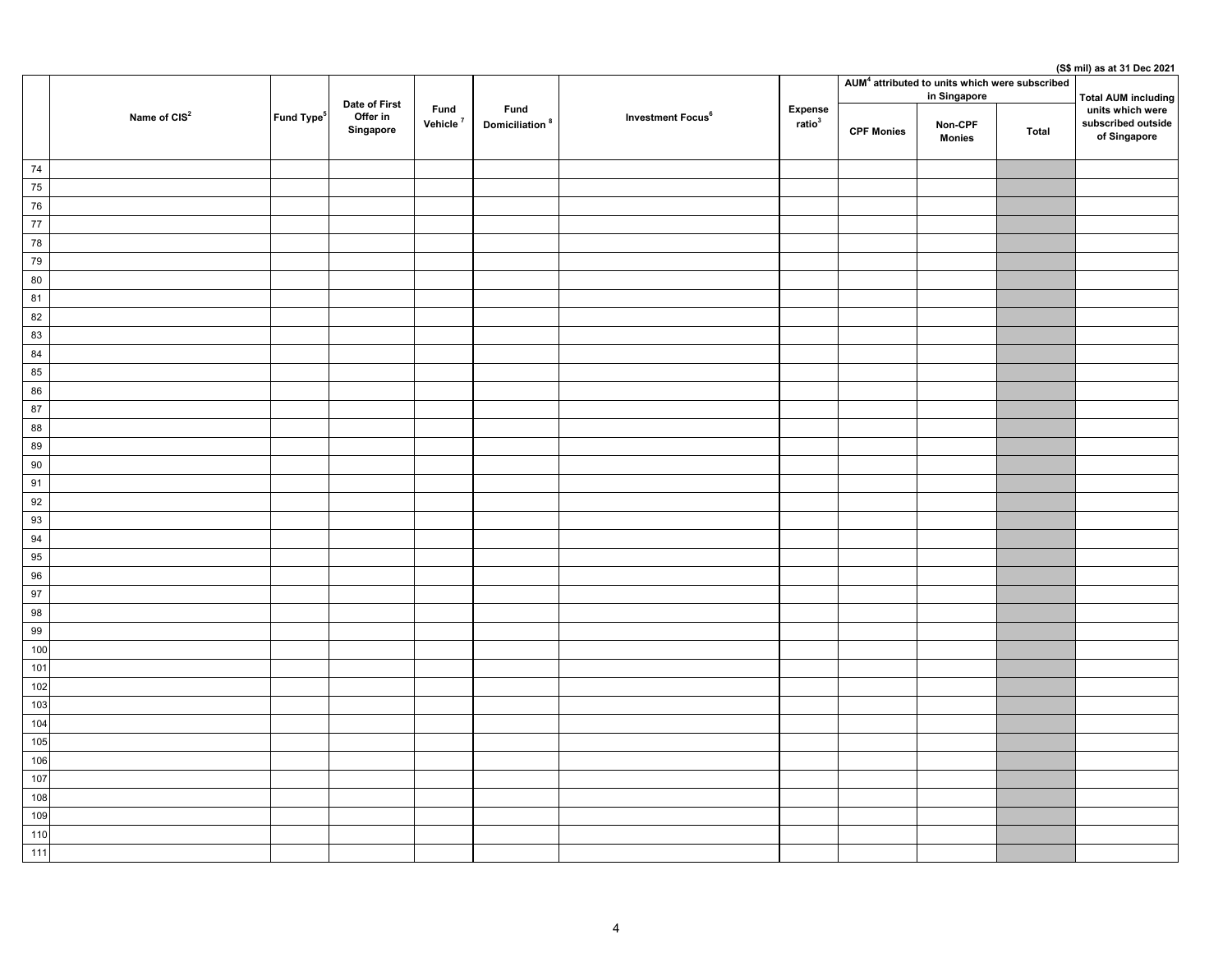|                  |                          |                        |                                        |                     |                                    |                               |                                      |                   | AUM <sup>4</sup> attributed to units which were subscribed<br>in Singapore |              | (S\$ mil) as at 31 Dec 2021<br><b>Total AUM including</b> |
|------------------|--------------------------|------------------------|----------------------------------------|---------------------|------------------------------------|-------------------------------|--------------------------------------|-------------------|----------------------------------------------------------------------------|--------------|-----------------------------------------------------------|
|                  | Name of CIS <sup>2</sup> | Fund Type <sup>5</sup> | Date of First<br>Offer in<br>Singapore | Fund<br>Vehicle $7$ | Fund<br>Domiciliation <sup>8</sup> | Investment Focus <sup>6</sup> | <b>Expense</b><br>ratio <sup>3</sup> | <b>CPF Monies</b> | Non-CPF<br><b>Monies</b>                                                   | <b>Total</b> | units which were<br>subscribed outside<br>of Singapore    |
| 112              |                          |                        |                                        |                     |                                    |                               |                                      |                   |                                                                            |              |                                                           |
| 113              |                          |                        |                                        |                     |                                    |                               |                                      |                   |                                                                            |              |                                                           |
| 114              |                          |                        |                                        |                     |                                    |                               |                                      |                   |                                                                            |              |                                                           |
| 115              |                          |                        |                                        |                     |                                    |                               |                                      |                   |                                                                            |              |                                                           |
| 116              |                          |                        |                                        |                     |                                    |                               |                                      |                   |                                                                            |              |                                                           |
| 117              |                          |                        |                                        |                     |                                    |                               |                                      |                   |                                                                            |              |                                                           |
| 118              |                          |                        |                                        |                     |                                    |                               |                                      |                   |                                                                            |              |                                                           |
| 119              |                          |                        |                                        |                     |                                    |                               |                                      |                   |                                                                            |              |                                                           |
| 120              |                          |                        |                                        |                     |                                    |                               |                                      |                   |                                                                            |              |                                                           |
| $121$            |                          |                        |                                        |                     |                                    |                               |                                      |                   |                                                                            |              |                                                           |
| 122              |                          |                        |                                        |                     |                                    |                               |                                      |                   |                                                                            |              |                                                           |
| 123              |                          |                        |                                        |                     |                                    |                               |                                      |                   |                                                                            |              |                                                           |
| 124              |                          |                        |                                        |                     |                                    |                               |                                      |                   |                                                                            |              |                                                           |
| 125              |                          |                        |                                        |                     |                                    |                               |                                      |                   |                                                                            |              |                                                           |
| 126              |                          |                        |                                        |                     |                                    |                               |                                      |                   |                                                                            |              |                                                           |
| $\frac{127}{25}$ |                          |                        |                                        |                     |                                    |                               |                                      |                   |                                                                            |              |                                                           |
| 128              |                          |                        |                                        |                     |                                    |                               |                                      |                   |                                                                            |              |                                                           |
| 129              |                          |                        |                                        |                     |                                    |                               |                                      |                   |                                                                            |              |                                                           |
| 130              |                          |                        |                                        |                     |                                    |                               |                                      |                   |                                                                            |              |                                                           |
| 131              |                          |                        |                                        |                     |                                    |                               |                                      |                   |                                                                            |              |                                                           |
| 132              |                          |                        |                                        |                     |                                    |                               |                                      |                   |                                                                            |              |                                                           |
| 133              |                          |                        |                                        |                     |                                    |                               |                                      |                   |                                                                            |              |                                                           |
| 134              |                          |                        |                                        |                     |                                    |                               |                                      |                   |                                                                            |              |                                                           |
| 135              |                          |                        |                                        |                     |                                    |                               |                                      |                   |                                                                            |              |                                                           |
| 136              |                          |                        |                                        |                     |                                    |                               |                                      |                   |                                                                            |              |                                                           |
| 137              |                          |                        |                                        |                     |                                    |                               |                                      |                   |                                                                            |              |                                                           |
| 138              |                          |                        |                                        |                     |                                    |                               |                                      |                   |                                                                            |              |                                                           |
| 139              |                          |                        |                                        |                     |                                    |                               |                                      |                   |                                                                            |              |                                                           |
| 140              |                          |                        |                                        |                     |                                    |                               |                                      |                   |                                                                            |              |                                                           |
| 141              |                          |                        |                                        |                     |                                    |                               |                                      |                   |                                                                            |              |                                                           |
| 142              |                          |                        |                                        |                     |                                    |                               |                                      |                   |                                                                            |              |                                                           |
| 143              |                          |                        |                                        |                     |                                    |                               |                                      |                   |                                                                            |              |                                                           |
| 144              |                          |                        |                                        |                     |                                    |                               |                                      |                   |                                                                            |              |                                                           |
| 145              |                          |                        |                                        |                     |                                    |                               |                                      |                   |                                                                            |              |                                                           |
| 146              |                          |                        |                                        |                     |                                    |                               |                                      |                   |                                                                            |              |                                                           |
| 147              |                          |                        |                                        |                     |                                    |                               |                                      |                   |                                                                            |              |                                                           |
| 148              |                          |                        |                                        |                     |                                    |                               |                                      |                   |                                                                            |              |                                                           |
| 149              |                          |                        |                                        |                     |                                    |                               |                                      |                   |                                                                            |              |                                                           |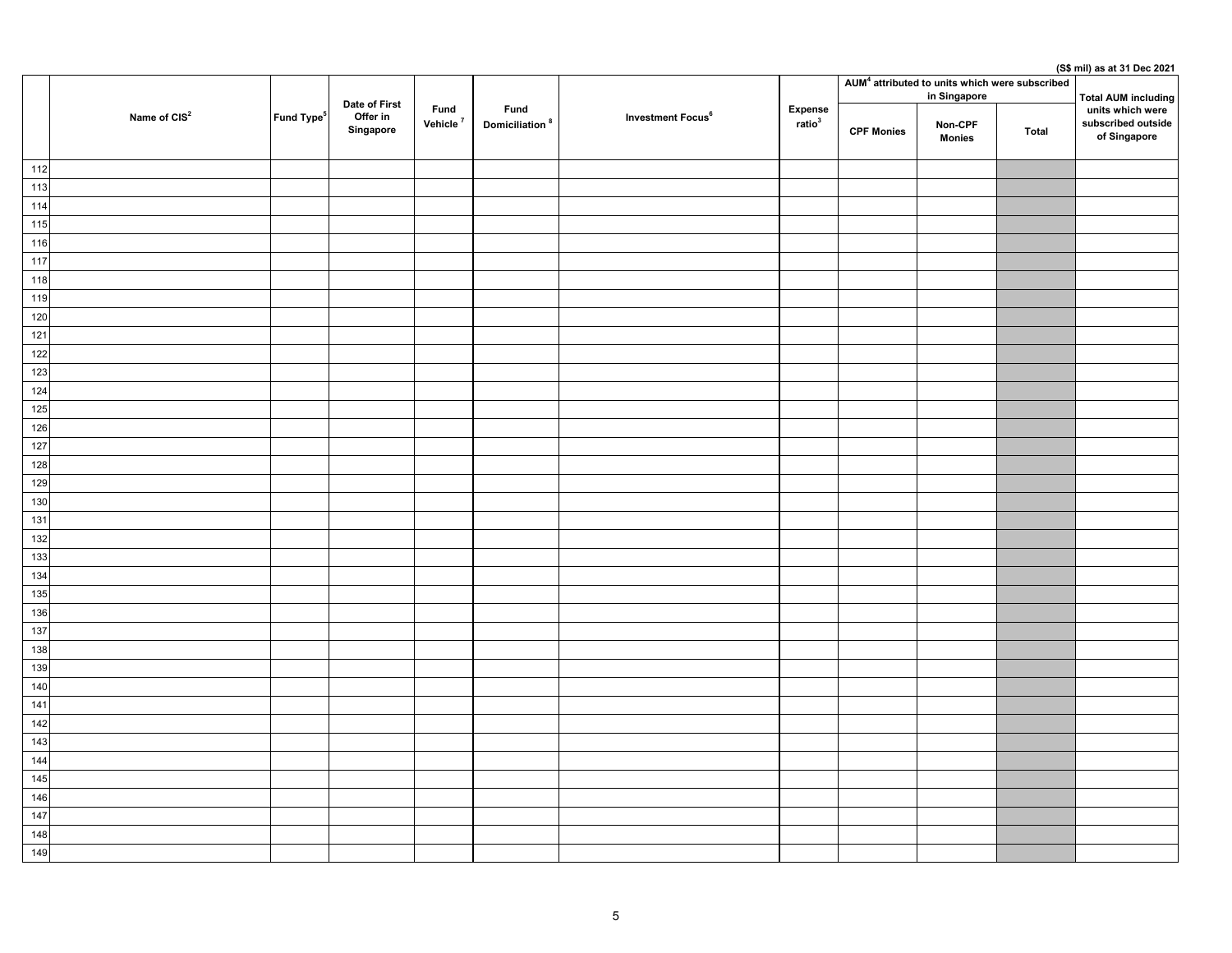|     |                          |                        |                                        |                              |                                    |                               |                               |                   | AUM <sup>4</sup> attributed to units which were subscribed<br>in Singapore |       | (S\$ mil) as at 31 Dec 2021<br><b>Total AUM including</b> |
|-----|--------------------------|------------------------|----------------------------------------|------------------------------|------------------------------------|-------------------------------|-------------------------------|-------------------|----------------------------------------------------------------------------|-------|-----------------------------------------------------------|
|     | Name of CIS <sup>2</sup> | Fund Type <sup>5</sup> | Date of First<br>Offer in<br>Singapore | Fund<br>Vehicle <sup>7</sup> | Fund<br>Domiciliation <sup>8</sup> | Investment Focus <sup>6</sup> | Expense<br>ratio <sup>3</sup> | <b>CPF Monies</b> | Non-CPF<br><b>Monies</b>                                                   | Total | units which were<br>subscribed outside<br>of Singapore    |
| 150 |                          |                        |                                        |                              |                                    |                               |                               |                   |                                                                            |       |                                                           |
| 151 |                          |                        |                                        |                              |                                    |                               |                               |                   |                                                                            |       |                                                           |
| 152 |                          |                        |                                        |                              |                                    |                               |                               |                   |                                                                            |       |                                                           |
| 153 |                          |                        |                                        |                              |                                    |                               |                               |                   |                                                                            |       |                                                           |
| 154 |                          |                        |                                        |                              |                                    |                               |                               |                   |                                                                            |       |                                                           |
| 155 |                          |                        |                                        |                              |                                    |                               |                               |                   |                                                                            |       |                                                           |
| 156 |                          |                        |                                        |                              |                                    |                               |                               |                   |                                                                            |       |                                                           |
| 157 |                          |                        |                                        |                              |                                    |                               |                               |                   |                                                                            |       |                                                           |
| 158 |                          |                        |                                        |                              |                                    |                               |                               |                   |                                                                            |       |                                                           |
| 159 |                          |                        |                                        |                              |                                    |                               |                               |                   |                                                                            |       |                                                           |
| 160 |                          |                        |                                        |                              |                                    |                               |                               |                   |                                                                            |       |                                                           |
| 161 |                          |                        |                                        |                              |                                    |                               |                               |                   |                                                                            |       |                                                           |
| 162 |                          |                        |                                        |                              |                                    |                               |                               |                   |                                                                            |       |                                                           |
| 163 |                          |                        |                                        |                              |                                    |                               |                               |                   |                                                                            |       |                                                           |
| 164 |                          |                        |                                        |                              |                                    |                               |                               |                   |                                                                            |       |                                                           |
| 165 |                          |                        |                                        |                              |                                    |                               |                               |                   |                                                                            |       |                                                           |
| 166 |                          |                        |                                        |                              |                                    |                               |                               |                   |                                                                            |       |                                                           |
| 167 |                          |                        |                                        |                              |                                    |                               |                               |                   |                                                                            |       |                                                           |
| 168 |                          |                        |                                        |                              |                                    |                               |                               |                   |                                                                            |       |                                                           |
| 169 |                          |                        |                                        |                              |                                    |                               |                               |                   |                                                                            |       |                                                           |
| 170 |                          |                        |                                        |                              |                                    |                               |                               |                   |                                                                            |       |                                                           |
| 171 |                          |                        |                                        |                              |                                    |                               |                               |                   |                                                                            |       |                                                           |
| 172 |                          |                        |                                        |                              |                                    |                               |                               |                   |                                                                            |       |                                                           |
| 173 |                          |                        |                                        |                              |                                    |                               |                               |                   |                                                                            |       |                                                           |
| 174 |                          |                        |                                        |                              |                                    |                               |                               |                   |                                                                            |       |                                                           |
| 175 |                          |                        |                                        |                              |                                    |                               |                               |                   |                                                                            |       |                                                           |
| 176 |                          |                        |                                        |                              |                                    |                               |                               |                   |                                                                            |       |                                                           |
| 177 |                          |                        |                                        |                              |                                    |                               |                               |                   |                                                                            |       |                                                           |
| 178 |                          |                        |                                        |                              |                                    |                               |                               |                   |                                                                            |       |                                                           |
| 179 |                          |                        |                                        |                              |                                    |                               |                               |                   |                                                                            |       |                                                           |
| 180 |                          |                        |                                        |                              |                                    |                               |                               |                   |                                                                            |       |                                                           |
| 181 |                          |                        |                                        |                              |                                    |                               |                               |                   |                                                                            |       |                                                           |
| 182 |                          |                        |                                        |                              |                                    |                               |                               |                   |                                                                            |       |                                                           |
| 183 |                          |                        |                                        |                              |                                    |                               |                               |                   |                                                                            |       |                                                           |
| 184 |                          |                        |                                        |                              |                                    |                               |                               |                   |                                                                            |       |                                                           |
| 185 |                          |                        |                                        |                              |                                    |                               |                               |                   |                                                                            |       |                                                           |
| 186 |                          |                        |                                        |                              |                                    |                               |                               |                   |                                                                            |       |                                                           |
| 187 |                          |                        |                                        |                              |                                    |                               |                               |                   |                                                                            |       |                                                           |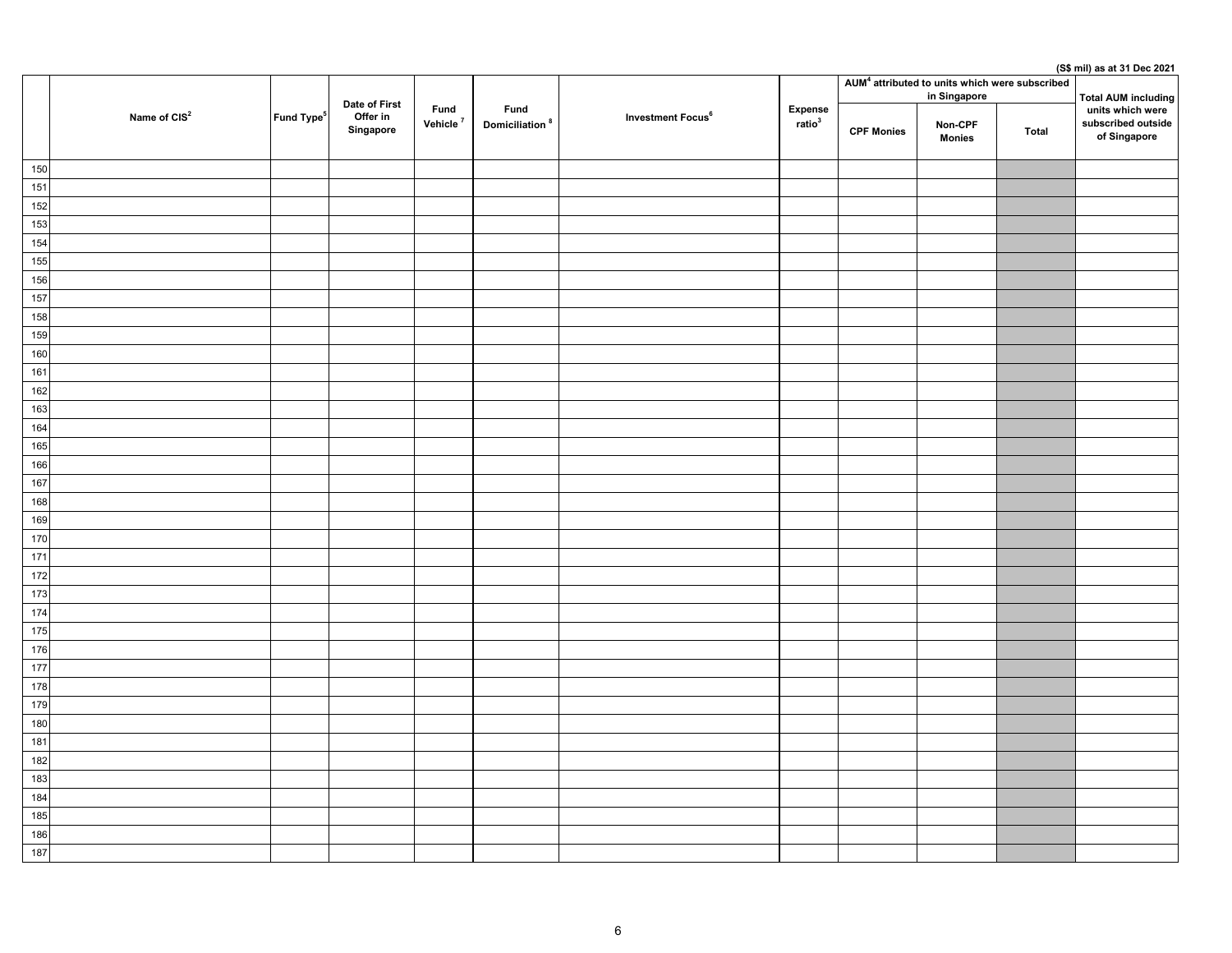|                  |                          |                        |                                        |                              |                                    |                               |                               |                   | AUM <sup>4</sup> attributed to units which were subscribed<br>in Singapore |              | (S\$ mil) as at 31 Dec 2021<br><b>Total AUM including</b> |
|------------------|--------------------------|------------------------|----------------------------------------|------------------------------|------------------------------------|-------------------------------|-------------------------------|-------------------|----------------------------------------------------------------------------|--------------|-----------------------------------------------------------|
|                  | Name of CIS <sup>2</sup> | Fund Type <sup>5</sup> | Date of First<br>Offer in<br>Singapore | Fund<br>Vehicle <sup>7</sup> | Fund<br>Domiciliation <sup>8</sup> | Investment Focus <sup>6</sup> | Expense<br>ratio <sup>3</sup> | <b>CPF Monies</b> | Non-CPF<br><b>Monies</b>                                                   | <b>Total</b> | units which were<br>subscribed outside<br>of Singapore    |
| 188              |                          |                        |                                        |                              |                                    |                               |                               |                   |                                                                            |              |                                                           |
| 189              |                          |                        |                                        |                              |                                    |                               |                               |                   |                                                                            |              |                                                           |
| 190              |                          |                        |                                        |                              |                                    |                               |                               |                   |                                                                            |              |                                                           |
| 191              |                          |                        |                                        |                              |                                    |                               |                               |                   |                                                                            |              |                                                           |
| 192              |                          |                        |                                        |                              |                                    |                               |                               |                   |                                                                            |              |                                                           |
| 193              |                          |                        |                                        |                              |                                    |                               |                               |                   |                                                                            |              |                                                           |
| 194              |                          |                        |                                        |                              |                                    |                               |                               |                   |                                                                            |              |                                                           |
| 195              |                          |                        |                                        |                              |                                    |                               |                               |                   |                                                                            |              |                                                           |
| 196              |                          |                        |                                        |                              |                                    |                               |                               |                   |                                                                            |              |                                                           |
| 197              |                          |                        |                                        |                              |                                    |                               |                               |                   |                                                                            |              |                                                           |
| 198              |                          |                        |                                        |                              |                                    |                               |                               |                   |                                                                            |              |                                                           |
| 199              |                          |                        |                                        |                              |                                    |                               |                               |                   |                                                                            |              |                                                           |
| 200              |                          |                        |                                        |                              |                                    |                               |                               |                   |                                                                            |              |                                                           |
| 201              |                          |                        |                                        |                              |                                    |                               |                               |                   |                                                                            |              |                                                           |
| 202              |                          |                        |                                        |                              |                                    |                               |                               |                   |                                                                            |              |                                                           |
| 203              |                          |                        |                                        |                              |                                    |                               |                               |                   |                                                                            |              |                                                           |
| 204              |                          |                        |                                        |                              |                                    |                               |                               |                   |                                                                            |              |                                                           |
| 205              |                          |                        |                                        |                              |                                    |                               |                               |                   |                                                                            |              |                                                           |
| 206              |                          |                        |                                        |                              |                                    |                               |                               |                   |                                                                            |              |                                                           |
| 207              |                          |                        |                                        |                              |                                    |                               |                               |                   |                                                                            |              |                                                           |
| 208              |                          |                        |                                        |                              |                                    |                               |                               |                   |                                                                            |              |                                                           |
| 209              |                          |                        |                                        |                              |                                    |                               |                               |                   |                                                                            |              |                                                           |
| 210              |                          |                        |                                        |                              |                                    |                               |                               |                   |                                                                            |              |                                                           |
| $\boxed{211}$    |                          |                        |                                        |                              |                                    |                               |                               |                   |                                                                            |              |                                                           |
| $\overline{212}$ |                          |                        |                                        |                              |                                    |                               |                               |                   |                                                                            |              |                                                           |
| 213              |                          |                        |                                        |                              |                                    |                               |                               |                   |                                                                            |              |                                                           |
| $\overline{214}$ |                          |                        |                                        |                              |                                    |                               |                               |                   |                                                                            |              |                                                           |
| 215              |                          |                        |                                        |                              |                                    |                               |                               |                   |                                                                            |              |                                                           |
| 216              |                          |                        |                                        |                              |                                    |                               |                               |                   |                                                                            |              |                                                           |
| 217              |                          |                        |                                        |                              |                                    |                               |                               |                   |                                                                            |              |                                                           |
| 218              |                          |                        |                                        |                              |                                    |                               |                               |                   |                                                                            |              |                                                           |
| 219              |                          |                        |                                        |                              |                                    |                               |                               |                   |                                                                            |              |                                                           |
| 220              |                          |                        |                                        |                              |                                    |                               |                               |                   |                                                                            |              |                                                           |
| 221              |                          |                        |                                        |                              |                                    |                               |                               |                   |                                                                            |              |                                                           |
| 222              |                          |                        |                                        |                              |                                    |                               |                               |                   |                                                                            |              |                                                           |
| 223              |                          |                        |                                        |                              |                                    |                               |                               |                   |                                                                            |              |                                                           |
| 224              |                          |                        |                                        |                              |                                    |                               |                               |                   |                                                                            |              |                                                           |
| 225              |                          |                        |                                        |                              |                                    |                               |                               |                   |                                                                            |              |                                                           |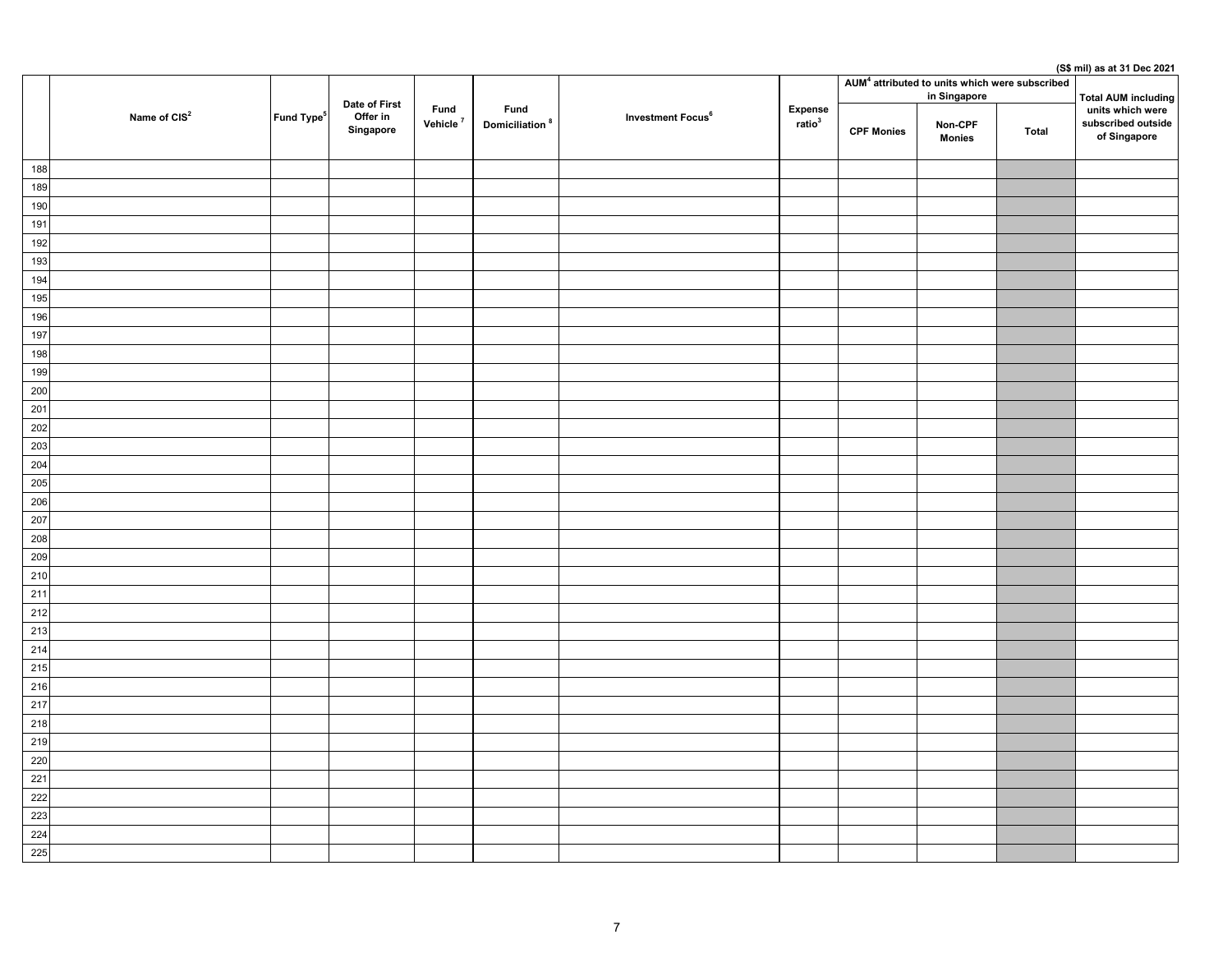|     |                          |                        |                       |                      |                            |                               |                    |                   |                                                            |       | (S\$ mil) as at 31 Dec 2021                            |
|-----|--------------------------|------------------------|-----------------------|----------------------|----------------------------|-------------------------------|--------------------|-------------------|------------------------------------------------------------|-------|--------------------------------------------------------|
|     |                          |                        |                       |                      |                            |                               |                    |                   | AUM <sup>4</sup> attributed to units which were subscribed |       |                                                        |
|     |                          |                        | Date of First         | Fund                 | Fund                       |                               | Expense            |                   | in Singapore                                               |       | <b>Total AUM including</b>                             |
|     | Name of CIS <sup>2</sup> | Fund Type <sup>5</sup> | Offer in<br>Singapore | Vehicle <sup>7</sup> | Domiciliation <sup>8</sup> | Investment Focus <sup>6</sup> | ratio <sup>3</sup> | <b>CPF Monies</b> | Non-CPF<br><b>Monies</b>                                   | Total | units which were<br>subscribed outside<br>of Singapore |
| 226 |                          |                        |                       |                      |                            |                               |                    |                   |                                                            |       |                                                        |
| 227 |                          |                        |                       |                      |                            |                               |                    |                   |                                                            |       |                                                        |
| 228 |                          |                        |                       |                      |                            |                               |                    |                   |                                                            |       |                                                        |
| 229 |                          |                        |                       |                      |                            |                               |                    |                   |                                                            |       |                                                        |
| 230 |                          |                        |                       |                      |                            |                               |                    |                   |                                                            |       |                                                        |
| 231 |                          |                        |                       |                      |                            |                               |                    |                   |                                                            |       |                                                        |
| 232 |                          |                        |                       |                      |                            |                               |                    |                   |                                                            |       |                                                        |
| 233 |                          |                        |                       |                      |                            |                               |                    |                   |                                                            |       |                                                        |
| 234 |                          |                        |                       |                      |                            |                               |                    |                   |                                                            |       |                                                        |
| 235 |                          |                        |                       |                      |                            |                               |                    |                   |                                                            |       |                                                        |
| 236 |                          |                        |                       |                      |                            |                               |                    |                   |                                                            |       |                                                        |
| 237 |                          |                        |                       |                      |                            |                               |                    |                   |                                                            |       |                                                        |
| 238 |                          |                        |                       |                      |                            |                               |                    |                   |                                                            |       |                                                        |
| 239 |                          |                        |                       |                      |                            |                               |                    |                   |                                                            |       |                                                        |
| 240 |                          |                        |                       |                      |                            |                               |                    |                   |                                                            |       |                                                        |
| 241 |                          |                        |                       |                      |                            |                               |                    |                   |                                                            |       |                                                        |
| 242 |                          |                        |                       |                      |                            |                               |                    |                   |                                                            |       |                                                        |
| 243 |                          |                        |                       |                      |                            |                               |                    |                   |                                                            |       |                                                        |
| 244 |                          |                        |                       |                      |                            |                               |                    |                   |                                                            |       |                                                        |
| 245 |                          |                        |                       |                      |                            |                               |                    |                   |                                                            |       |                                                        |
| 246 |                          |                        |                       |                      |                            |                               |                    |                   |                                                            |       |                                                        |
| 247 |                          |                        |                       |                      |                            |                               |                    |                   |                                                            |       |                                                        |
| 248 |                          |                        |                       |                      |                            |                               |                    |                   |                                                            |       |                                                        |
| 249 |                          |                        |                       |                      |                            |                               |                    |                   |                                                            |       |                                                        |
| 250 |                          |                        |                       |                      |                            |                               |                    |                   |                                                            |       |                                                        |
|     | Total                    |                        |                       |                      |                            |                               |                    |                   |                                                            |       |                                                        |

#### **B. SUBSCRIPTIONS AND REDEMPTIONS OF FOREIGN CIS IN 2021**

|                                      | (S\$ mi)     |
|--------------------------------------|--------------|
|                                      | <b>Total</b> |
| (1) Gross Subscriptions in Singapore |              |
| (2) Gross Redemptions in Singapore   |              |
| $(1) - (2)$                          |              |

Validate